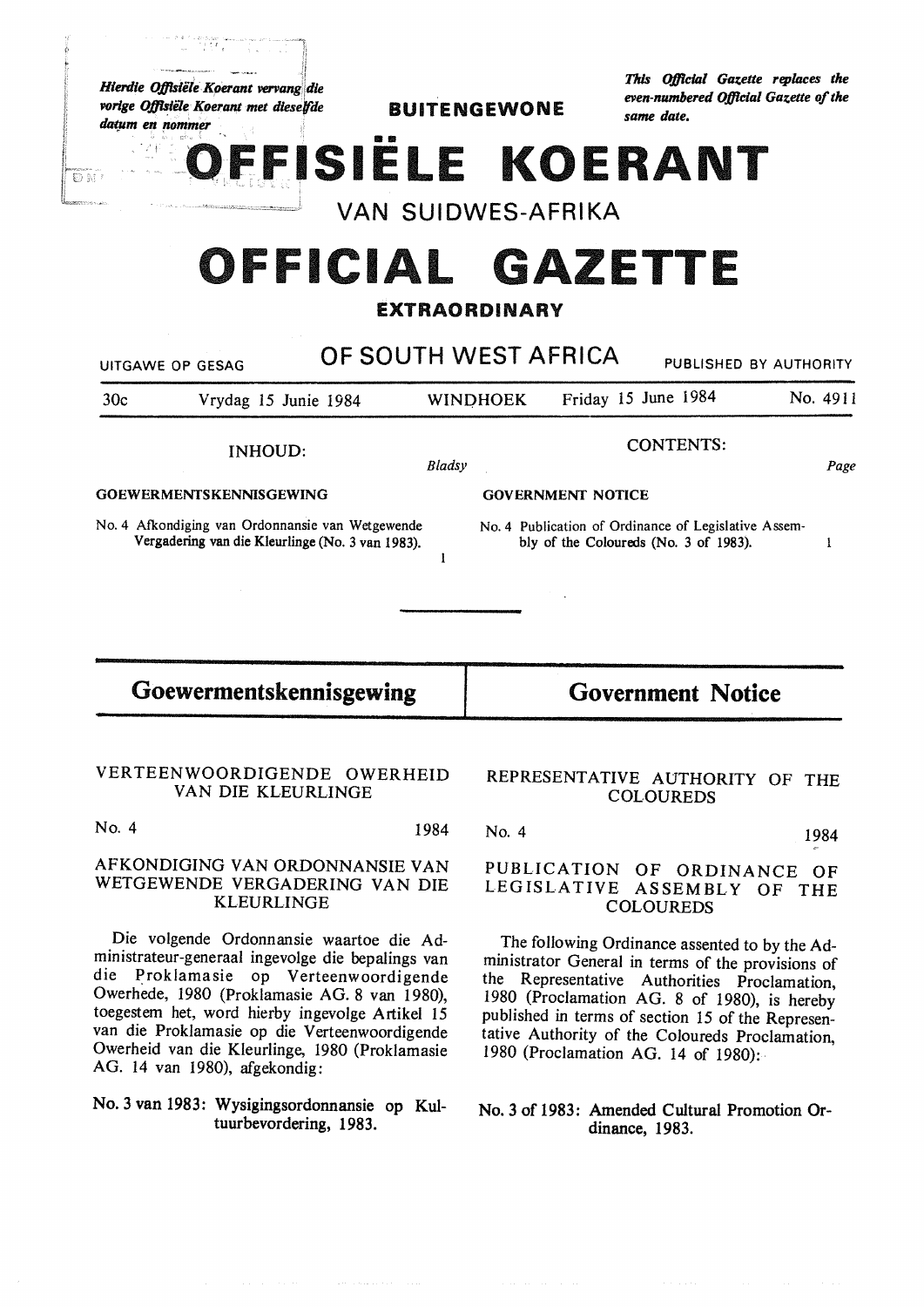**Ordonnansie Nr. 3 van 1983** 

#### WYSIGINGSORDONNANSIE OP KULTUURBE-VORDERING 1983

*(Toegestem deur die Administrateur-generaal op 16 Maart 1984)* 

*(Afrikaanse teks onderteken)* 

### **ORDONNANSIE**

Tot wysiging van die Ordonnansie op Kultuurbevordering, **1982 (Ordonnansie 1 van 1982), ten einde die maksimum**  · **aantal lede van 'n vaste komitee deur die Uitvoerende Komitee ingeste) na vyftien te verhoog.** 

Die Wetgewende Vergadering van die Kleurlinge VERORDEN SOOS VOLG:

Wysiging van artikel 7 van Ordonnansie I van 1982.

**1.** (1) Artikel 7 van die Ordonnansie op Kultuurbevordering, 1982, word hierby gewysig deur in subartikel (2) die woord "agt" deur die woord "vyftien" te vervang.

(2) Subartikel (1) word geag op 13 Oktober 1982 in werking te getree het.

Kort titel

**2.** Hierdie Ordonnansie heet die Wysigingsordonnansie op Kultuurbevordering, 1983.